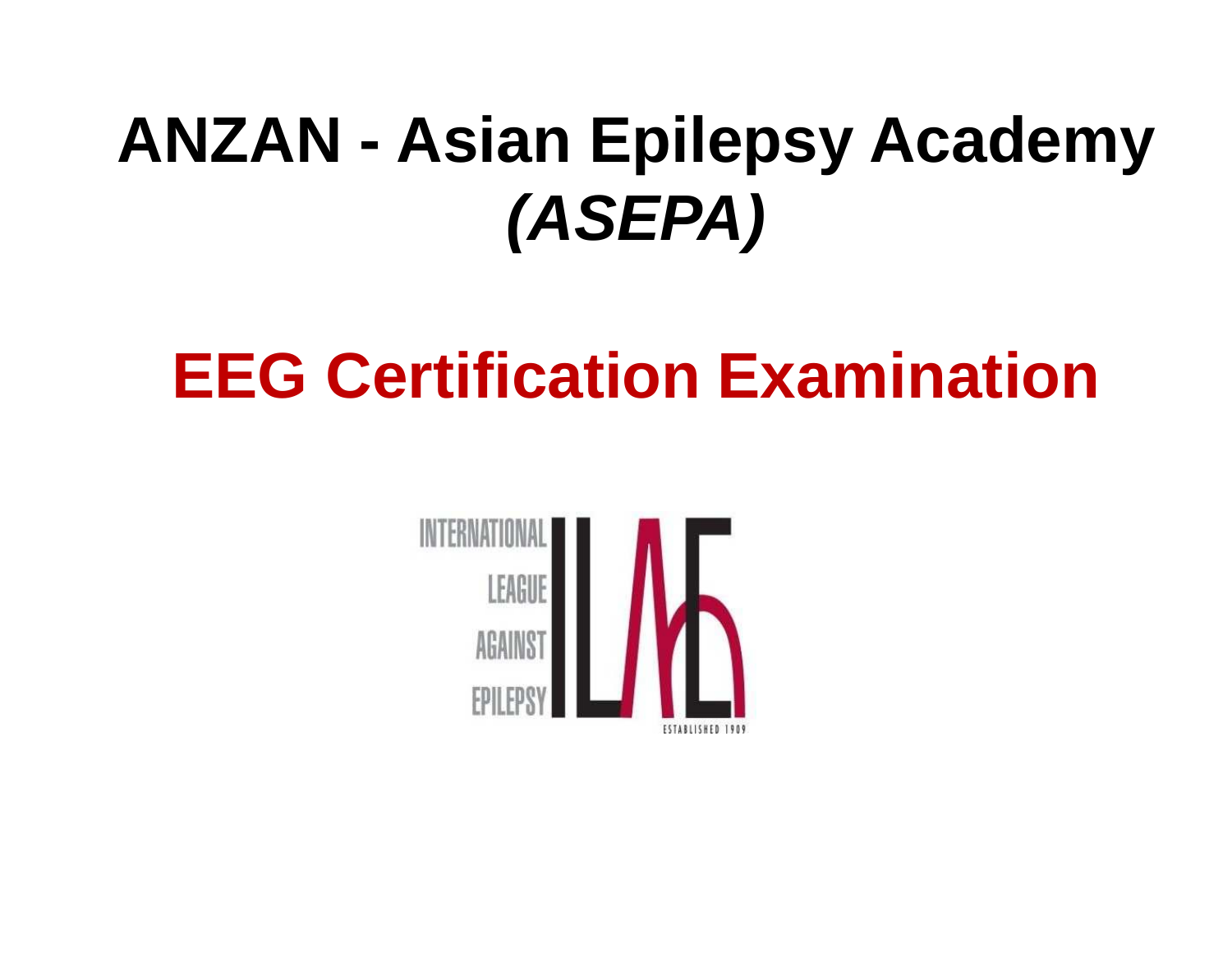# **EEG Certification Examination**

- **Aims**
	- **To stimulate self-learning in EEG**
	- **To set and improve the standard of practice of EEG in the Asian-Oceanian region**
- **Role**
	- **A part of ANZAN Level 2 EEG training requirements**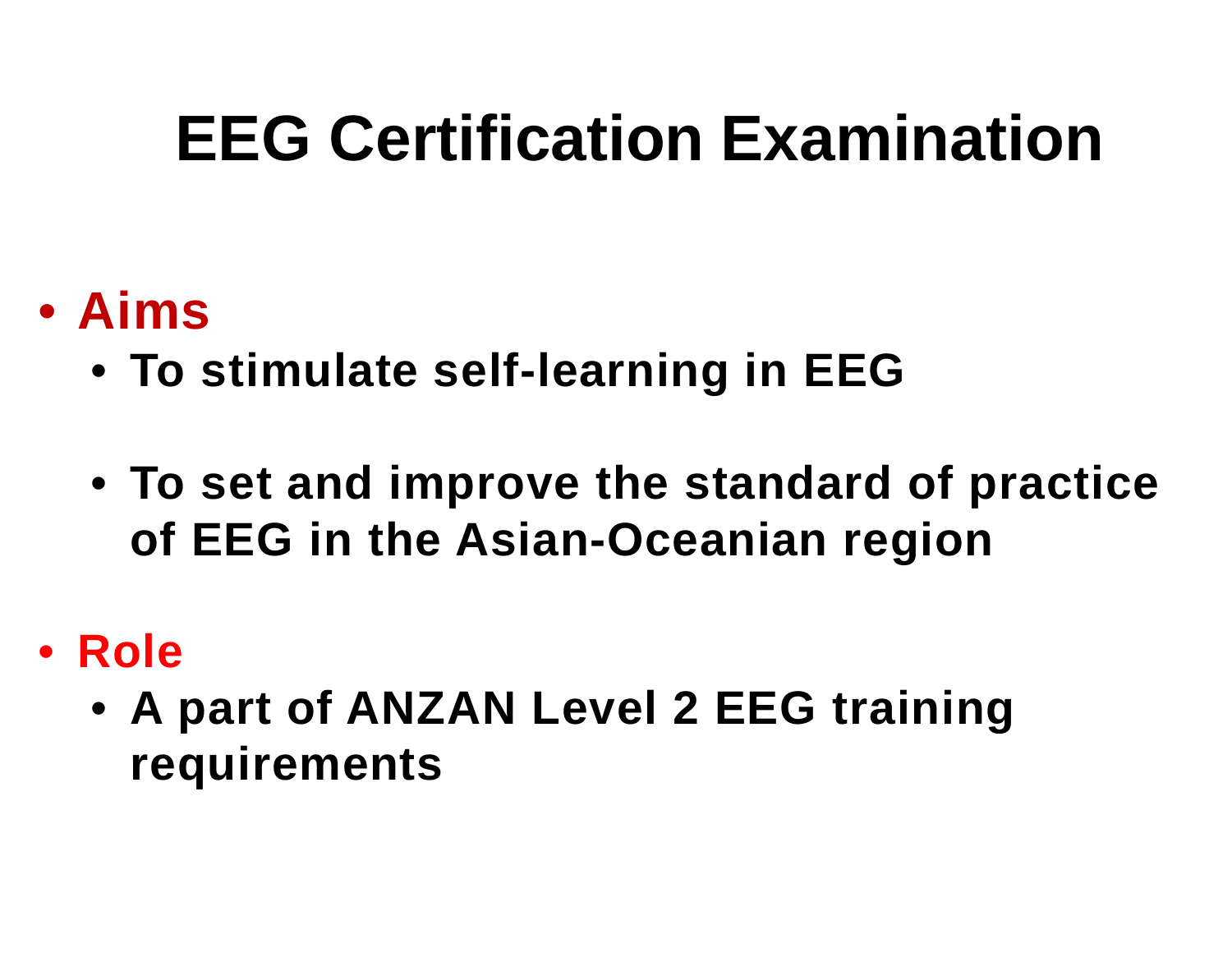# **EEG Certification Examination**



### **HELD AT:**

**ANZAN Annual Scientific Meeting or at a separate date, in the main centres (Australia and New Zealand)**

**Epilepsy Society of AustraliaAnnual Scientific Meeting**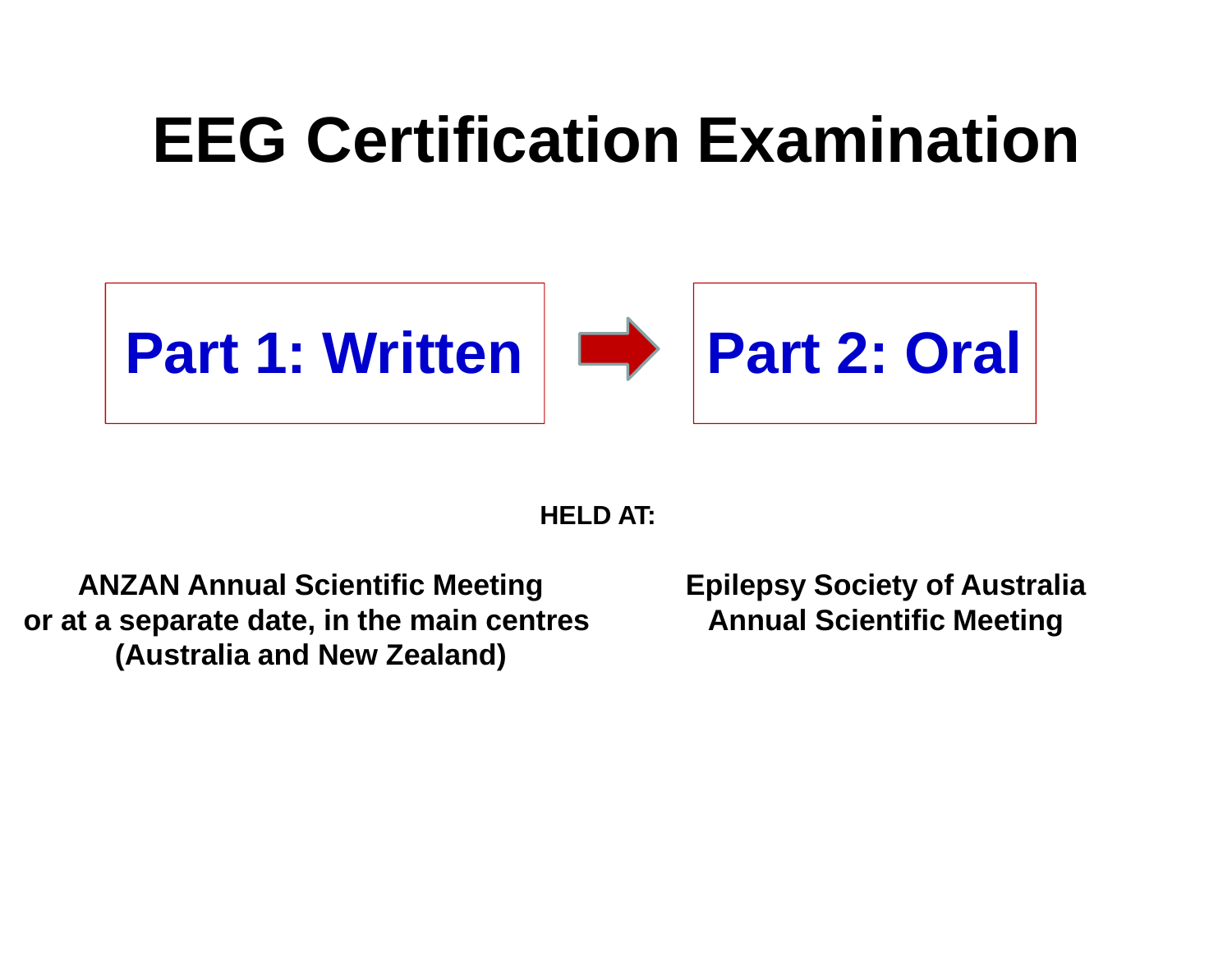# **Before Applying For Part 1 Exam**

- **Candidates are expected to have training that includes broad exposure to the scientific and technical aspects of EEG**
- **Candidates are expected to have extensive experience interpreting EEGs in various age groups and in a wide range of clinical disorders**
- **Candidates should have satisfactorily completed Level 2 EEG training, as per ANZAN guidelines, or are intending to complete this training within the next year**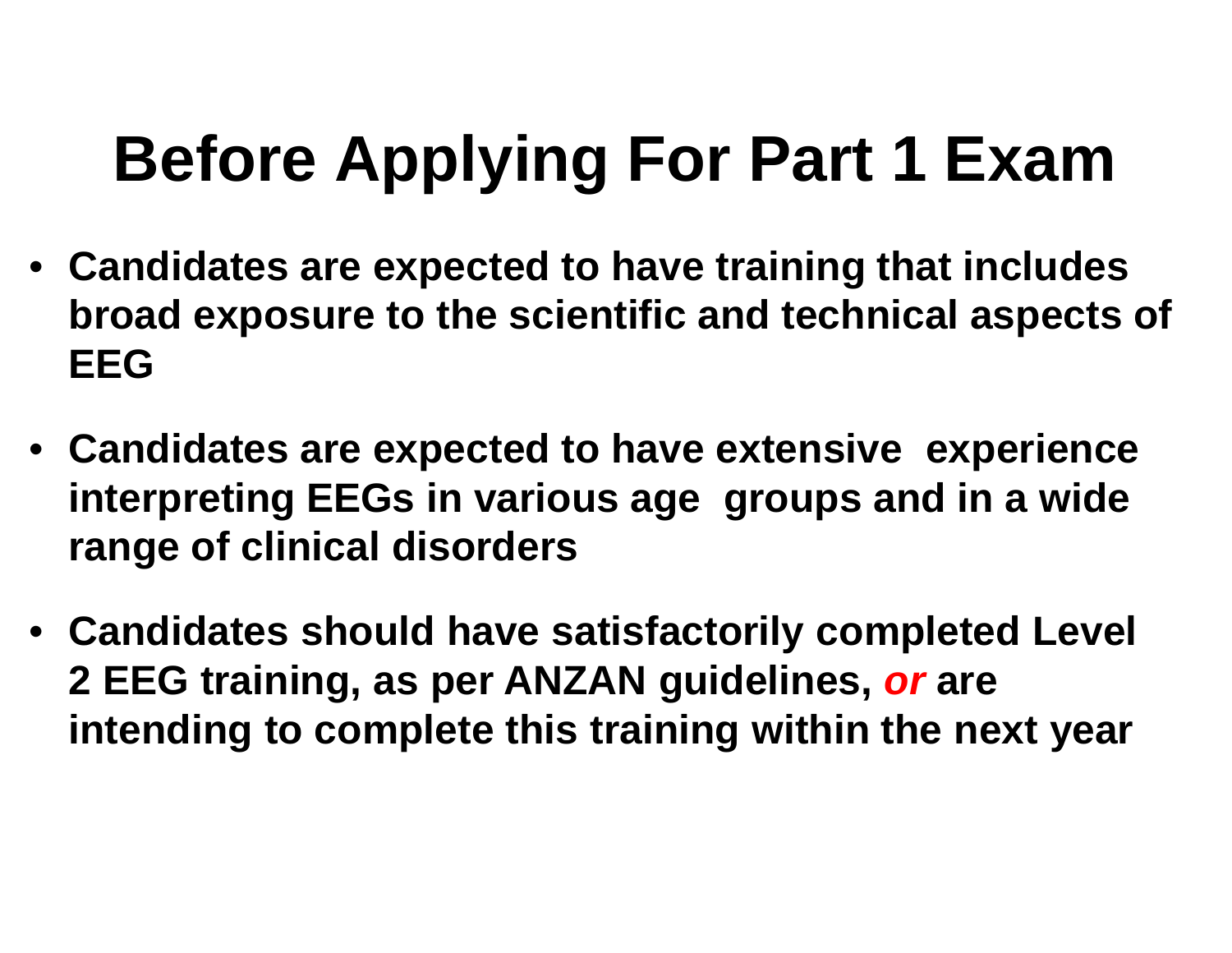## **Please note, the EEG Examination Application Form require s**

## **VERIFICATION OF EEG TRAINING**

**To be completed by EEG Supervisor/s**

### **EXAMINATION FEE PAYMENT**

**Part 1 Examination Fee is \$AU225Part 2 Examination Fee is \$AU300**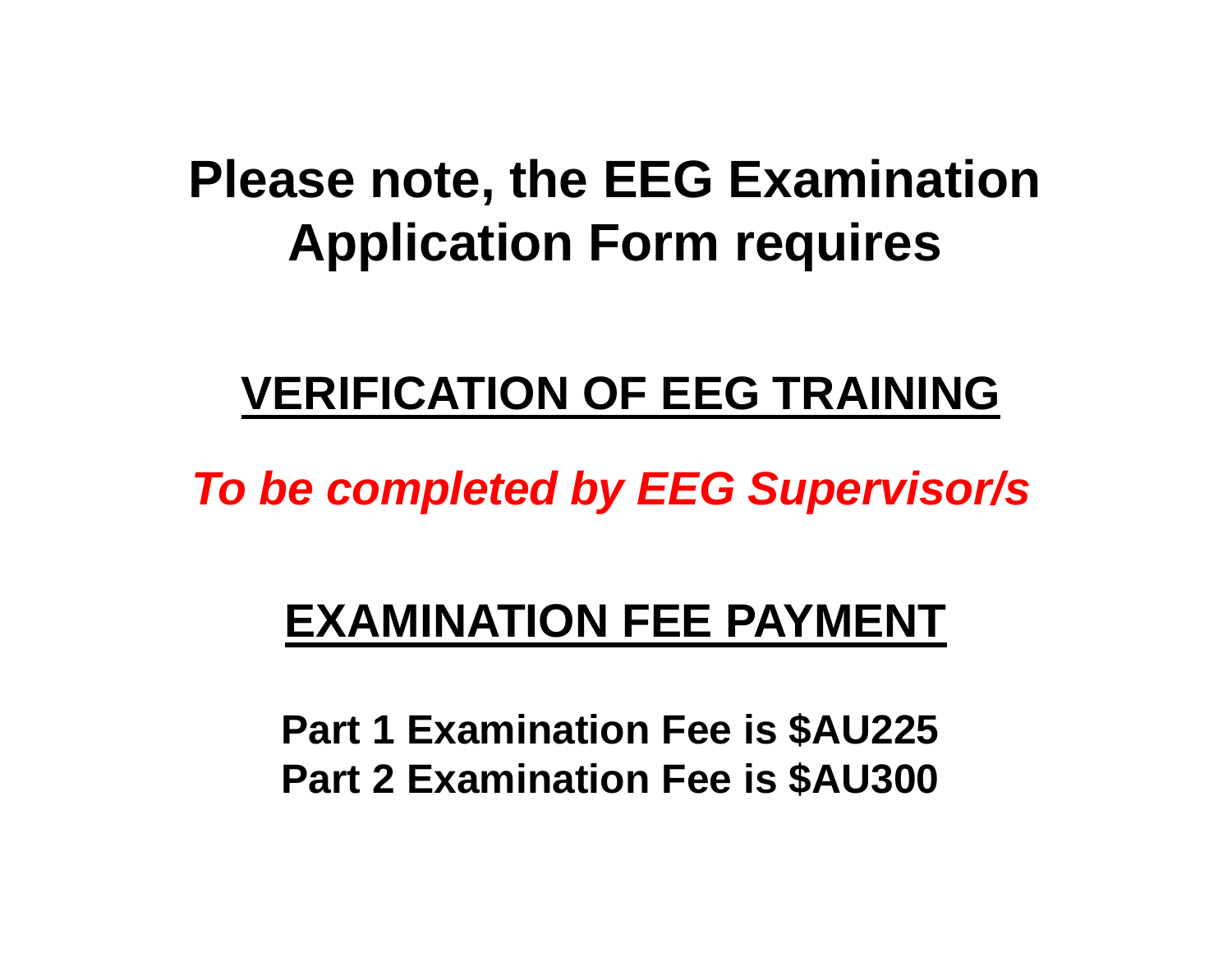# **Part 1 Examination**

- **Written**
- $\bullet$ **Answer 150 Multiple Choice Questions in 3 hours**
- **3 Sections (50 questions each)**
	- **1. EEG recording techniques and instrumentation**
	- **2. Normal EEGs**
	- **3. Abnormal EEGs**
- $\bullet$ **Each question will have 5 choices of which only one is correct**
- **No minus mark for wrong answer**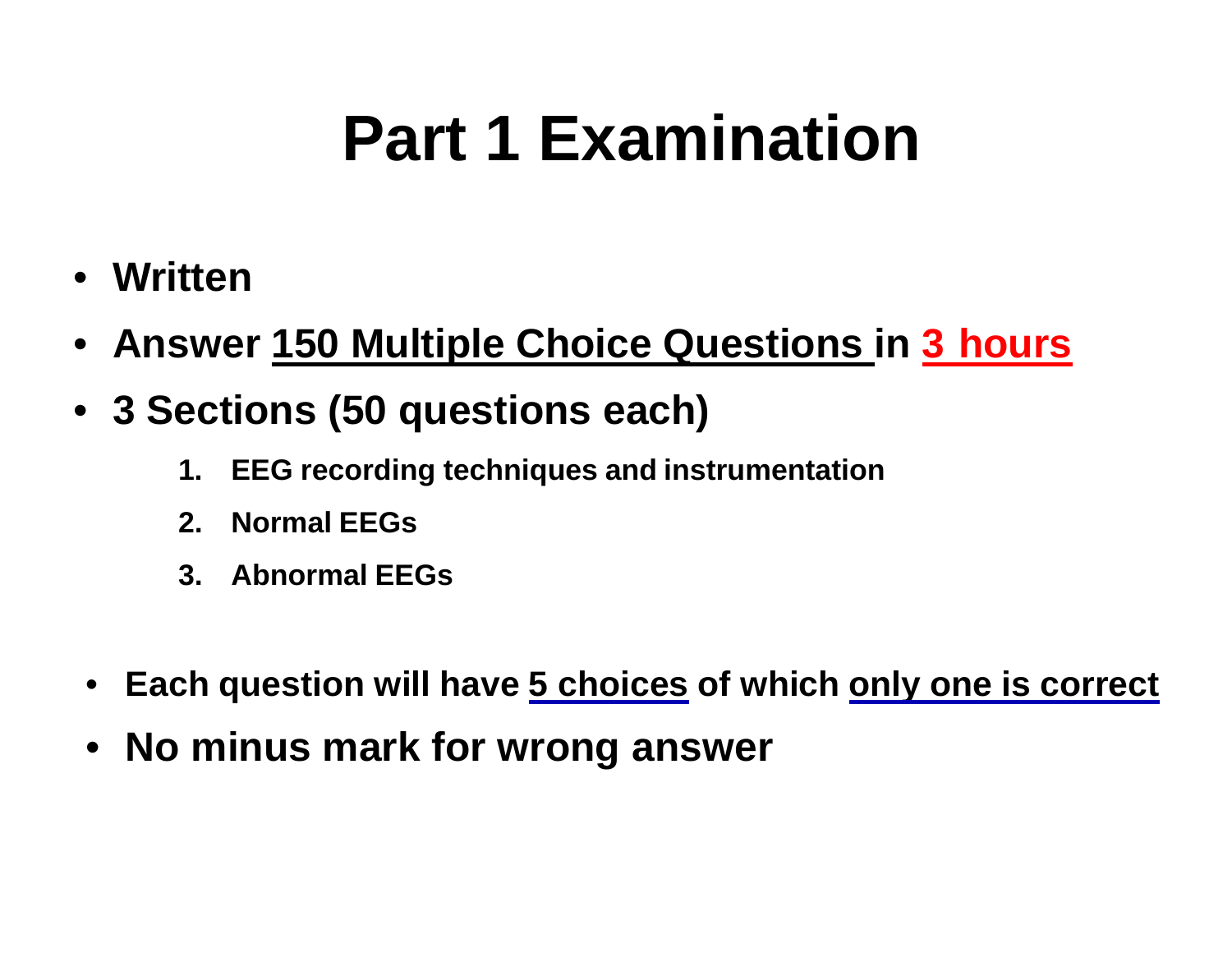# **Topics In Written Examination**

#### • **Neuroanatomy andNeurophysiology**

- –Anatomy of neural generation
- –Mechanisms of EEG generation
- –Pathophysiology of abnormal waveforms
- Basic mechanisms of epileptogenesis

#### •**EEG Recording Techniques**

- –Head measurement and marking
- – Electrode position nomenclature (International 10-20 & 10-10 System)
- – Electrodes: properties and application techniques
- –Impedance measurements
- – Activation procedures such as hyperventilation, sleep deprivation, photic stimulation

#### •**Instrumentation, Polarity and Localization**

- Basic electricity and electronics
- –Amplifiers and their characteristics
- –**Calibration**
- Waveform measurements (voltage, frequency, and duration)
- –Filters, sensitivity and frequency response curves
- –Localization and polarity
- –Electrical safety
- – Principles of EEG digitalization including analog-to-digital conversion (vertical and horizontal resolution), sampling rate (aliasing and Nyquist frequency), screen or monitor display (sensitivity scale and pixel resolution), etc
- – Recording reference (electrode site, average referenceand Laplacian reference)
- Montages and reformatting
- • **Artefacts**
	- – All physiological and non-physiological artefacts including artefacts caused by chewing, sweating, eye movements, ECG, pulse motion, movement of head/body, electrode pops or movements, electrical fields from electrical devices (TV, telephones), respirator-induced movements, intravenous drips/drip pumps, etc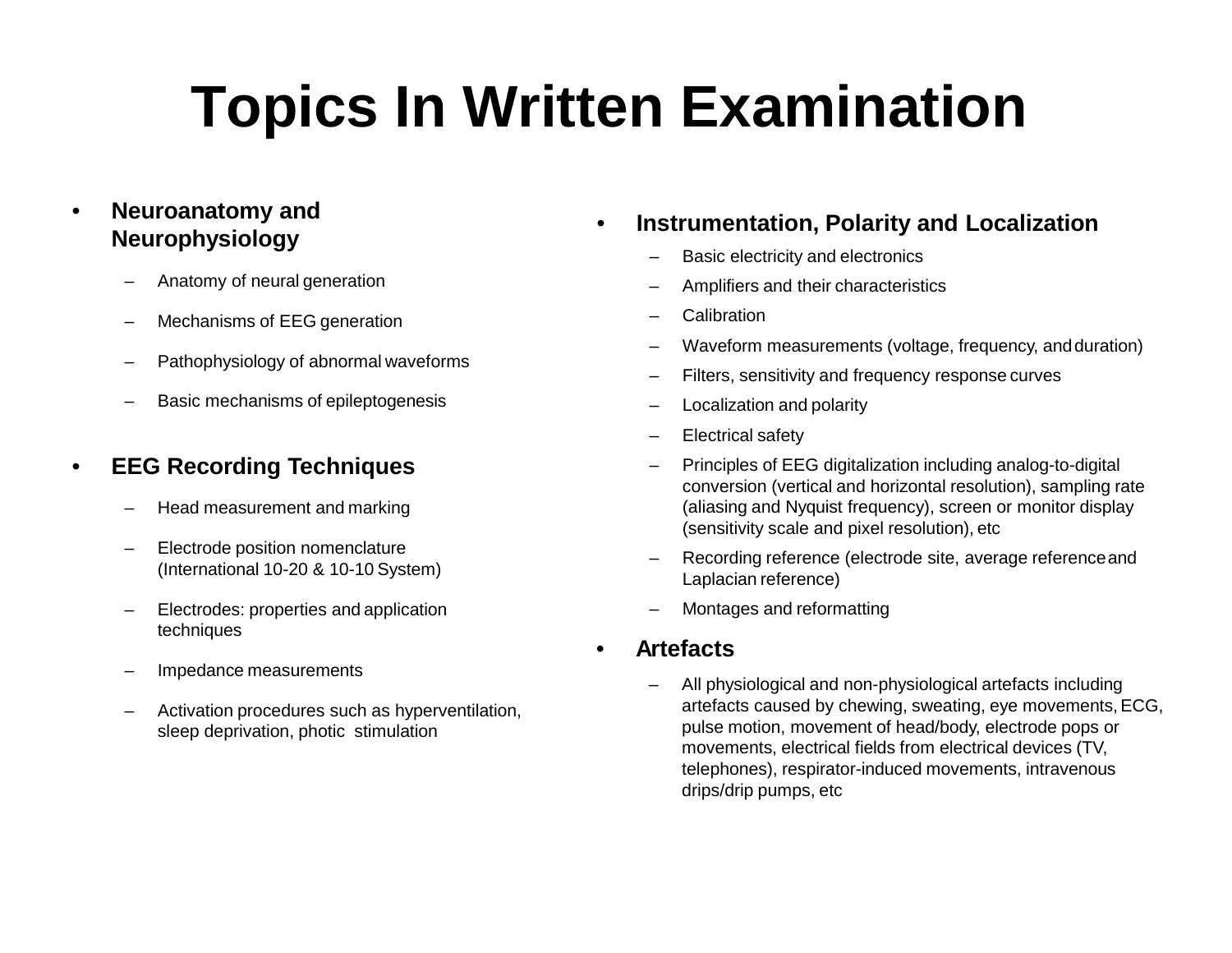# **Topics In Written Examination**

#### •**EEG Interpretation and Reporting**

- –Principles of interpretation
- General classification of abnormal EEGs
- –Elements of EEG reports
- –How to make good reports

#### •**Normal EEG in Adult & Elderly**

- Normal awake and normal sleep patterns including alpha, beta, theta, delta waves, mu, lambda waves, POSTs, Vertex sharp transients, spindles,K-complex
- – Normal responses to hyperventilation andphotic stimulation
- –Changes in EEG in the elderly

#### •**Normal EEG in Infants and Children**

– Normal patterns of various ages from neonates up to adolescents

- • **Normal Variants & Uncommon Patterns of Doubtful Significance**
	- Small sharp spike / benign epileptiform transients of sleep
	- Wicket spikes
	- Psychomotor variants
	- 14&6 positive spike
	- Breech rhythm
	- – Sub-clinical rhythmic EEG discharges in adults(SREDA)
	- –Alpha variants,
	- Phantom spike-waves patterns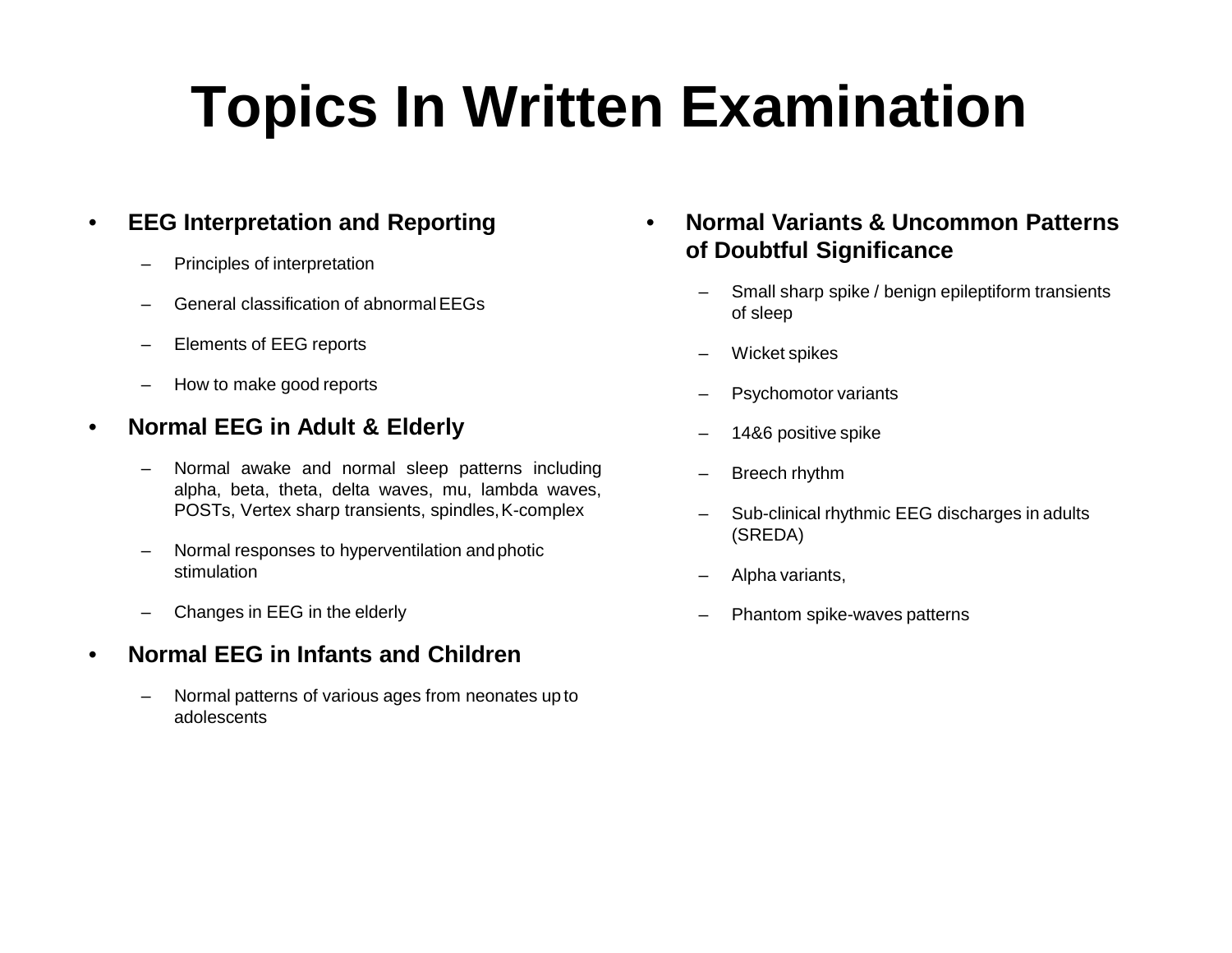# **Topics In Written Examination**

#### •**Non-Epileptiform Patterns**

- –Slow waves
- –Triphasic waves
- –Generalized periodic complexes/patterns
- –Periodic lateralized epileptiform discharges (PLEDs/LPDs)
- –Coma and stupor

#### •**Epileptiform Patterns**

- –Definition of epileptiform patterns
- – Types & recognition of various inter-ictal epileptiform patterns such as sharp waves, spikes, polyspikes, 3Hz spike & wave complexes, 4-6Hz spike & wave complexes, slow spike & wave complexes, photo-paroxysmal responses, hypsarrhythmia
- –Ictal patterns
- –How to differentiate interictal from ictal patterns
- – EEG patterns in specific epilepsy syndrome such as focal(e.g. Benign Rolandic Epilepsy, Benign Epilepsy of Childhood with Occipital Paroxysms) and generalized (West Syndrome, Lennox-Gastaut Syndrome, Absence Epilepsy, Juvenile Myoclonic Epilepsy, etc) epilepsy syndromes
- EEG in status epilepticus
- • **Long-term EEG Monitoring**
	- Types of long-term EEG recording
	- Indications and limitation of ambulatoryandvideo-EEG monitoring
	- Various semiology and their localizing& lateralizing values
- $\bullet$  **Use of EEG in the Management of Seizure and Non-Seizure Disorders**
	- Strength and limitations of EEG
	- Indications for ordering EEG
	- Yields of finding abnormality (e.g. epileptiform patterns) in patient with & without seizure disorders
	- – Use of long-term EEG monitoring in patients with refractory epilepsy
	- –Use of EEG in treatment & prognosis of epilepsy
	- – Use of EEG in non-seizure disorders (e.g. CVA; metabolic & toxic encephalopathies; dementia; brain tumors; head trauma; headaches,etc)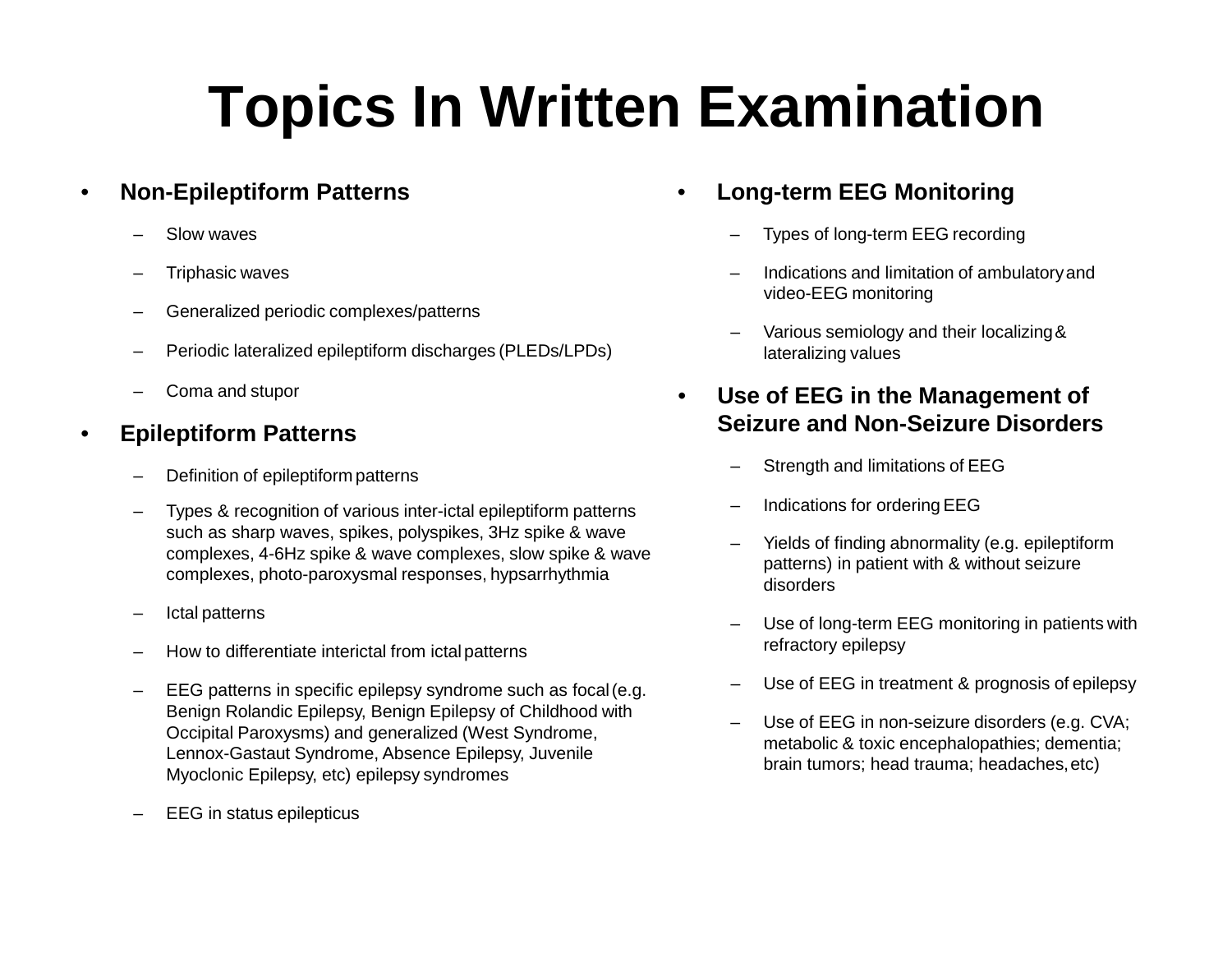## **Eligibility for Part 2**

#### $\bullet$ **Must have passed Part 1 Written exam**

**− Part 1 Pass requires ≥50% for at least 2 of the 3 sections**

**Passing mark for each section is 50%**

**− Overall average mark for 3 sections must be ≥50%**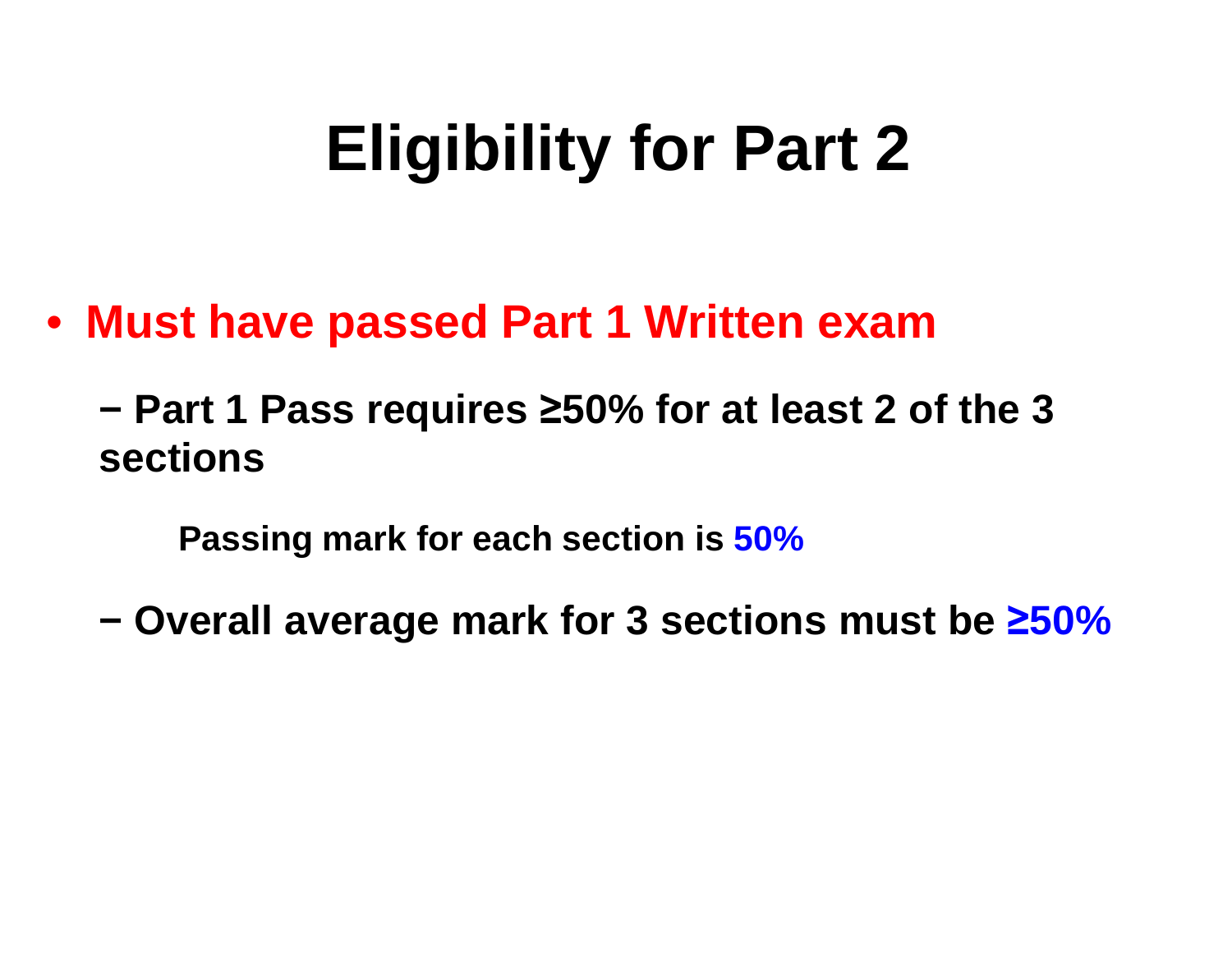# **Part 2 Examination**

### **Oral examination**

- **− 2 stations,30 minutes each**
- **− 2 examiners at each station**
- **Station 1**
	- **− Review 2 EEG recordings brought by each candidate**
- **Station 2**

**− Report 20 EEG samples provided by the Examination Board**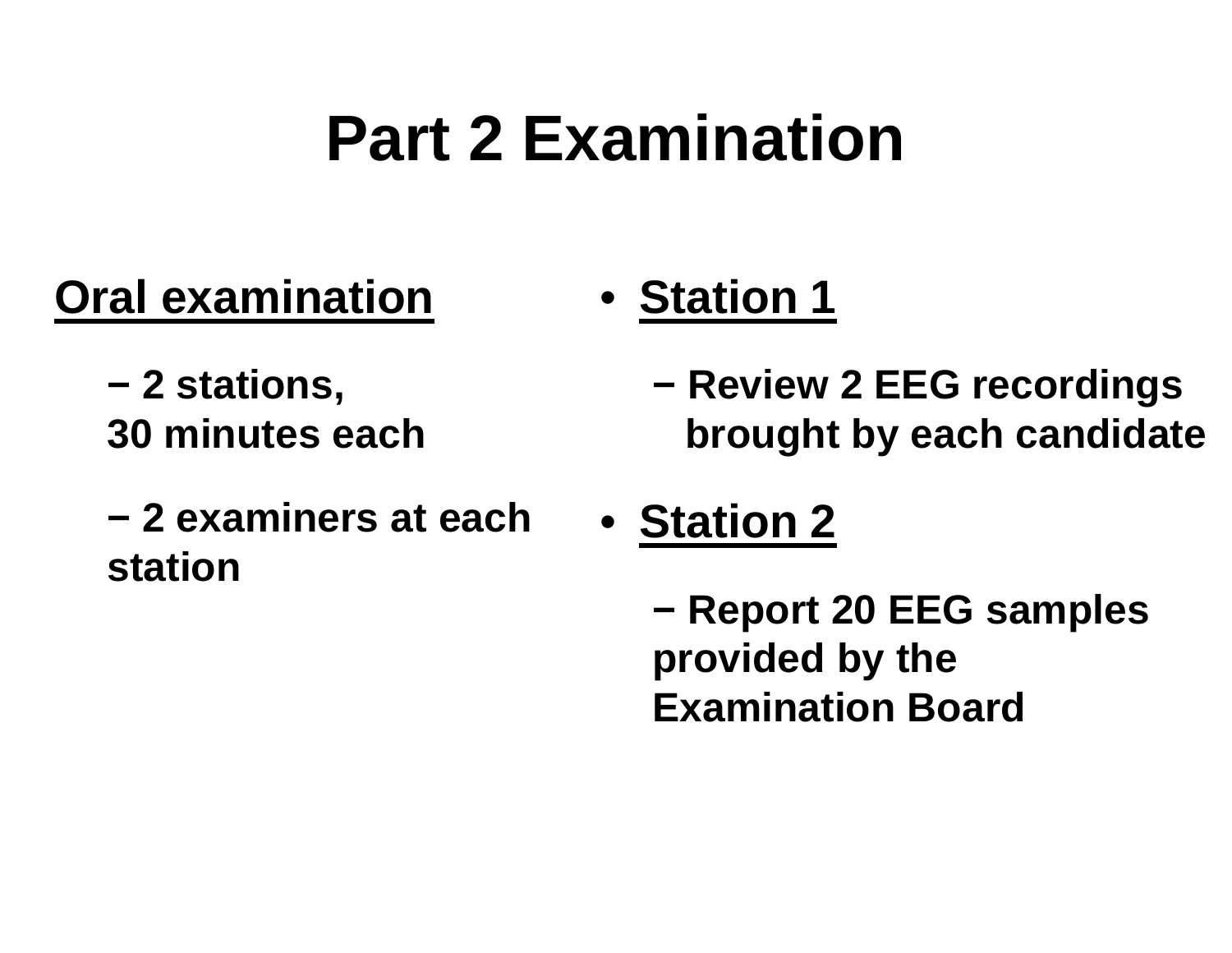# **Station 1**

**• Review and discuss 2 complete EEG records brought by each candidate from his/her routine EEG laboratory**

**• Both EEGs could be recorded by technologist underthe candidate's direct supervision, and should be in the candidates opinion of good technical quality**

**• Recordings of normal EEGs, demonstrating electrocerebral silence and/or both EEGs showing the same abnormalities are not acceptable and will result infailure of this Station**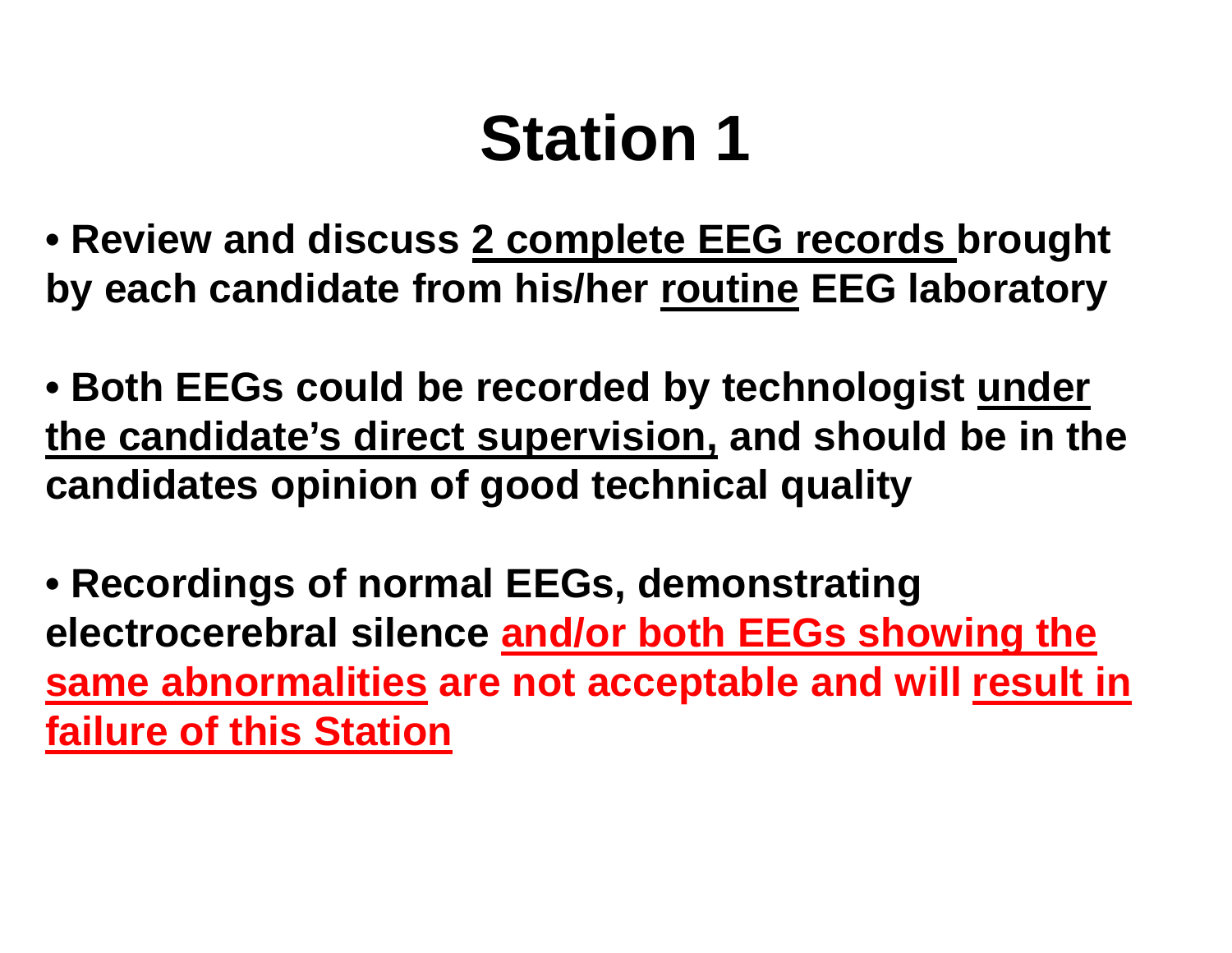## **EEG Recordings**

- **• The 2 EEG recordings need to be recorded on digital media and to be reviewed on EEG software on the candidate's own laptop computer**
- **• Candidates are required to demonstrate the ability to change sensitivity & filter settings as well as montages**
- **• Candidates need to take responsibility should they not able to open the EEG files during the examination**
- **• Advisable for candidates to prepare hardcopy of the relevant EEG findings in case their laptop computer does not function normally during the examination**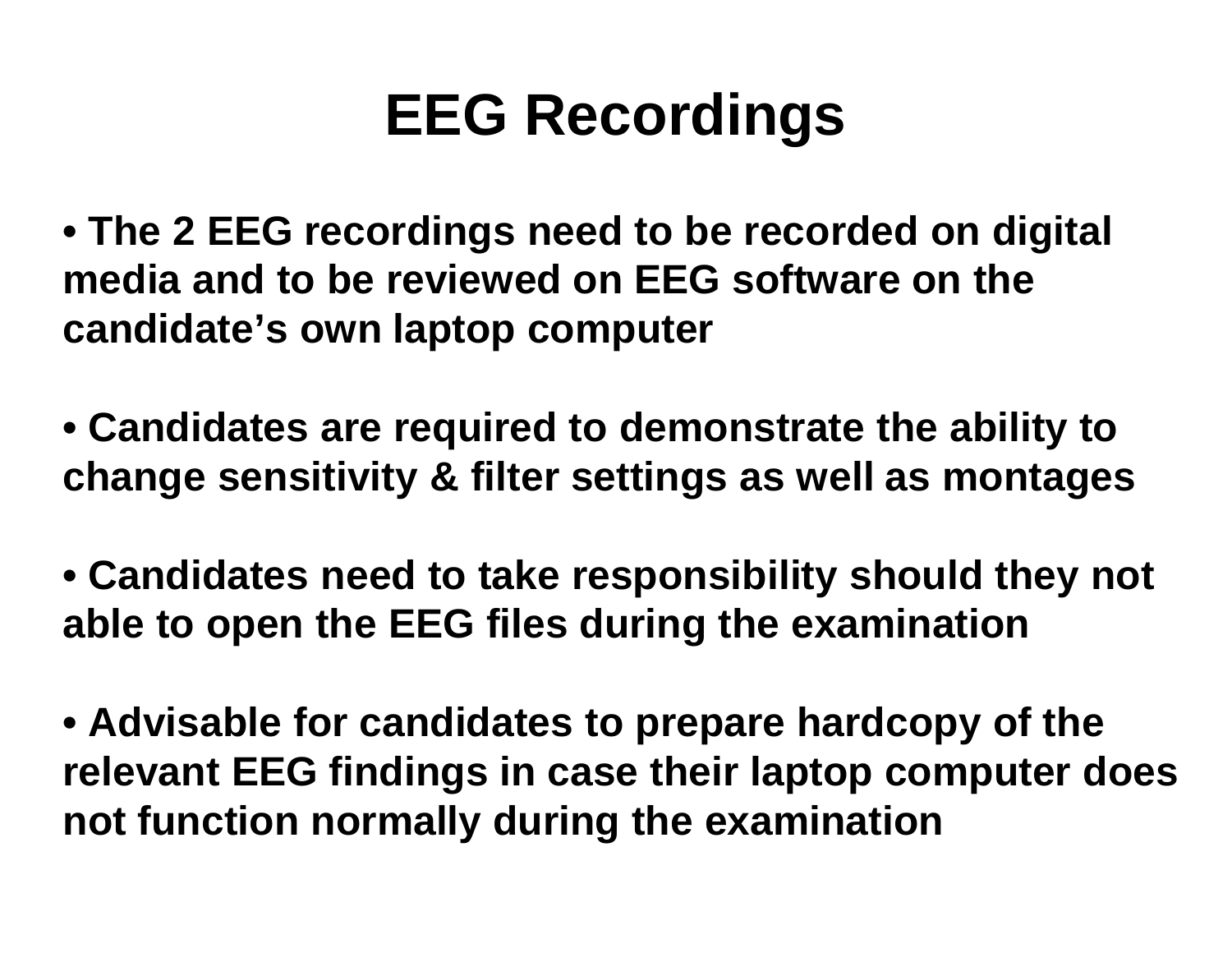# **EEG Reports**

- **• Each record should have a report dictated by the candidate and brought to the examination(2 printed copies for each EEG, one for each examiner)**
- **To prepare for a good EEG report, please refer tothe "American Clinical Neurophysiology Society Guideline 7: Guidelines for EEG Reporting"**

**https://www.acns.org/practice/guidelines**

**https://www.acns.org/UserFiles/file/Guideline7-GuidelinesforEEGReporting\_v1.pdf**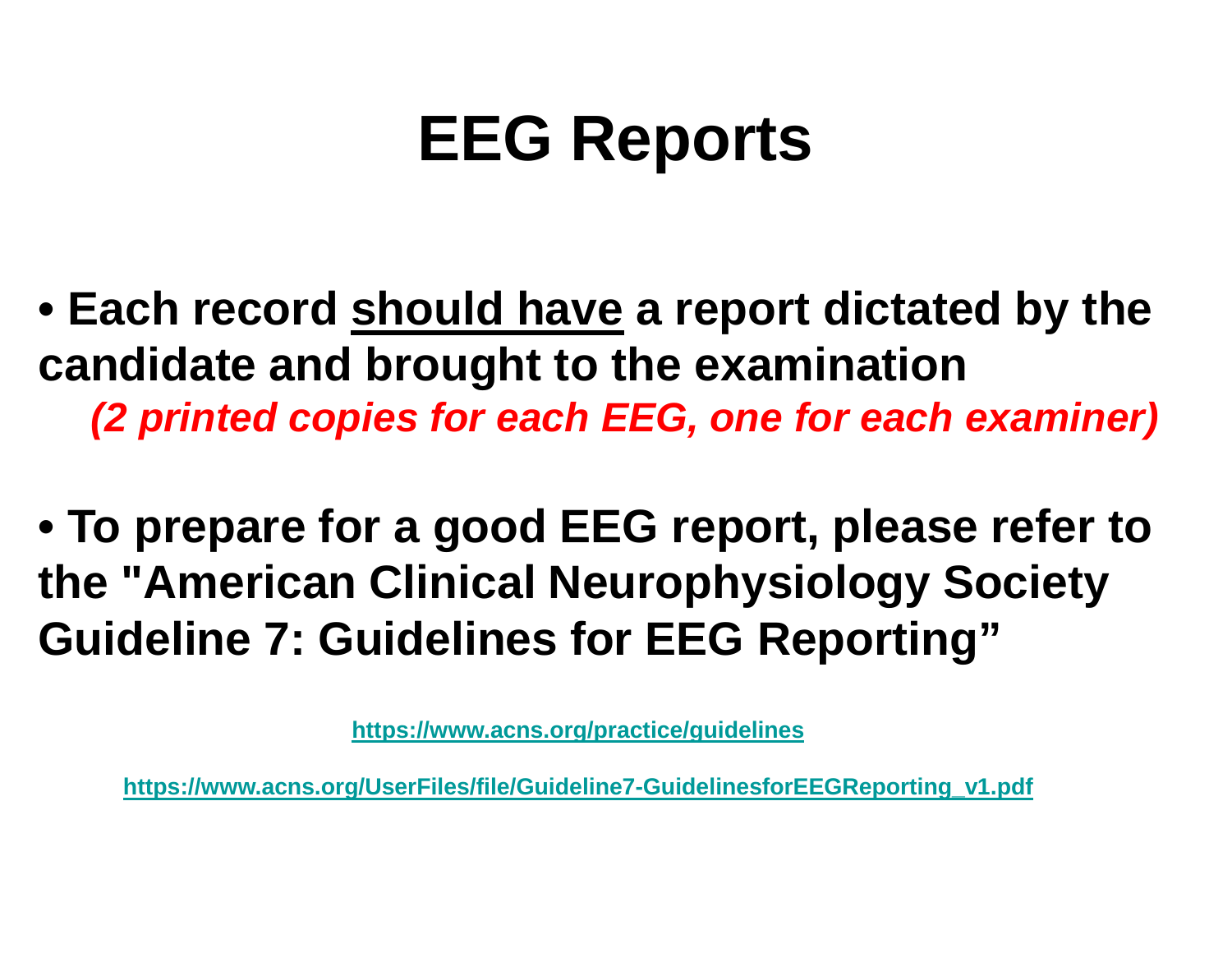

#### Practice

### **Guidelines and Consensus Statements**

#### Guidelines and **Consensus Statements**

Guidelines

Introduction

Electroencephalography

**Evoked Potentials** 

Neurophysiologic Intraoperative Monitoring

Long Term EEG Monitoring for Epilepsy

Long Term EEG Monitoring in Neonates

Continuous EEG Monitoring in Critical Care

Quantitative EEG

| Title | Guideline                                                                    | # | Date<br>Revised |
|-------|------------------------------------------------------------------------------|---|-----------------|
|       | Electroencephalography - Introduction                                        |   |                 |
|       | Minimum Technical Requirements for Performing Clinical EEG                   | 1 | August 2016     |
|       | Guidelines for Standard Electrode Position Nomenclature                      | 2 | August 2016     |
|       | Proposal for Standard Montages to be Used in Clinical EEG                    | 3 | August 2016     |
|       | Guidelines for Recording Clinical EEG on Digital Media                       | 4 | August 2016     |
|       | Minimum Technical Standards for Pediatric EEG                                | 5 | August 2016     |
|       | Minimum Technical Standards for EEG Recording in Suspected<br>Cerebral Death | 6 | August 2016     |
|       | Guidelines for EEG Reporting                                                 |   | August 2016     |

https://www.acns.org/practice/guidelines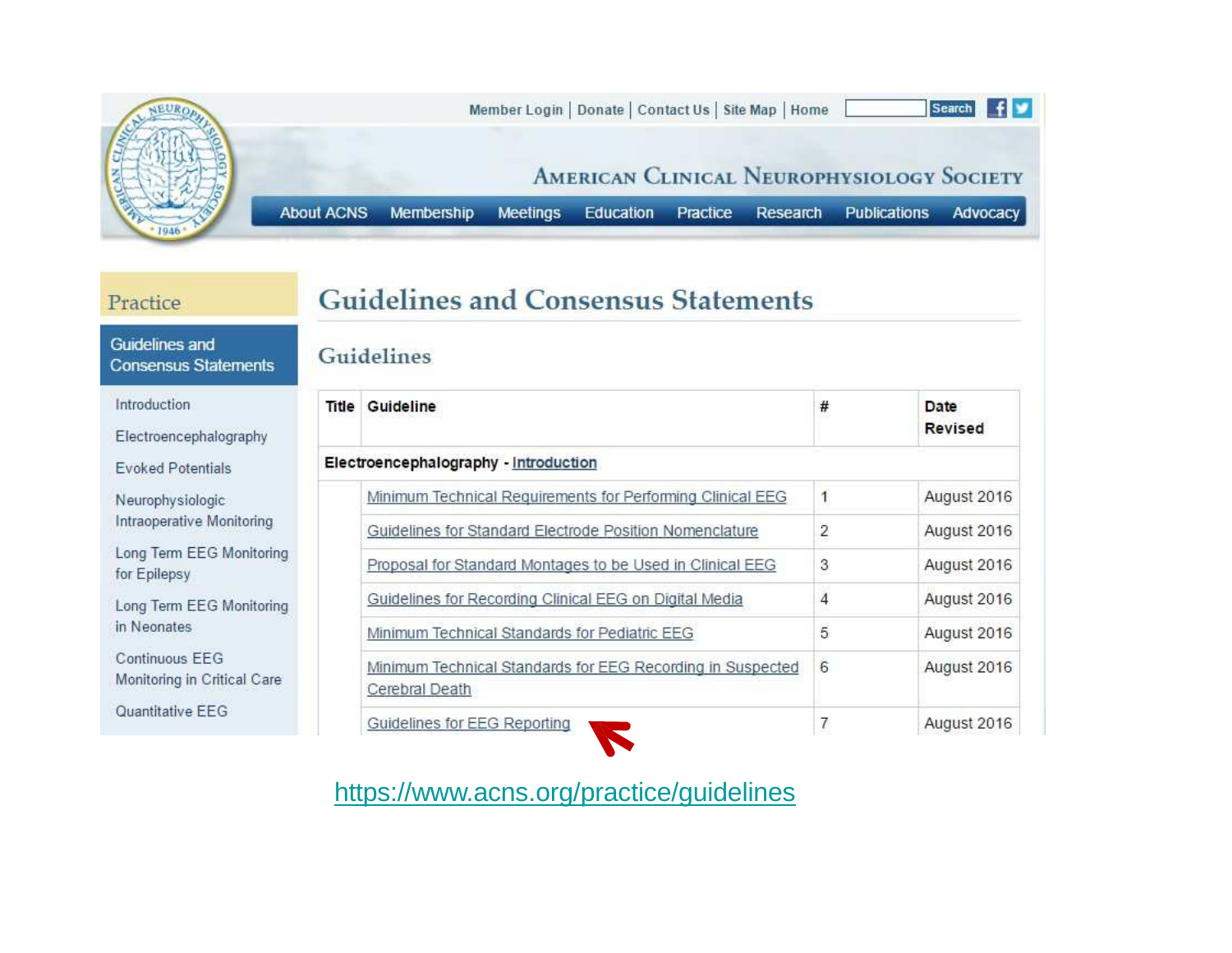### **GUIDELINE**

### **American Clinical Neurophysiology Society Guideline 7: Guidelines for EEG Reporting**

#### William O. Tatum,\* Selioutski Olga,† Juan G. Ochoa,‡ Heidi Munger Clary,§ Janna Cheek, Frank Drislane,¶ and Tammy N. Tsuchida#

Mayo Clinic College of Medicine, Mayo Clinic, Jacksonville, Florida, U.S.A.; University of Rochester, Rochester, New York, U.S.A.; <sup>‡</sup>University of South Alabama, Mobile, Alabama, U.S.A.; <sup>§</sup>Wake Forest University, Winston Salem, North Carolina, U.S.A.; <sup>I</sup>Tulsa, Oklahoma, U.S.A.; <sup>9</sup>Harvard University, Boston, Massachusetts, U.S.A.; and "George Washington University, Washington, DC, U.S.A.

Summary: This EEG Guideline incorporates the practice of structuring a report of results obtained during routine adult electroencephalography. It is intended to reflect one of the current practices in reporting an EEG and serves as a revision of the previous guideline entitled "Writing an EEG Report." The goal of this guideline is not only to convey clinically relevant information, but also to improve interrater reliability for clinical and research use by standardizing the format of EEG reports. With this in mind, there is expanded documentation of the patient history to include more relevant clinical information that can affect the EEG recording and interpretation. Recommendations for the technical conditions of the recording are also enhanced to include post hoc review

parameters and type of EEG recording. Sleep feature documentation is also expanded upon. More descriptive terms are included for background features and interictal discharges that are concordant with efforts to standardize terminology. In the clinical correlation section, examples of common clinical scenarios are now provided that encourages uniformity in reporting. Including digital samples of abnormal waveforms is now readily available with current EEG recording systems and may be beneficial in augmenting reports when controversial waveforms or important features are encountered.

Key Words: EEG, Reporting, Routine, Adult, Pediatric, Guideline.

(J Clin Neurophysiol 2016;33: 328-332)

https://www.acns.org/UserFiles/file/Guideline7-GuidelinesforEEGReporting\_v1.pdf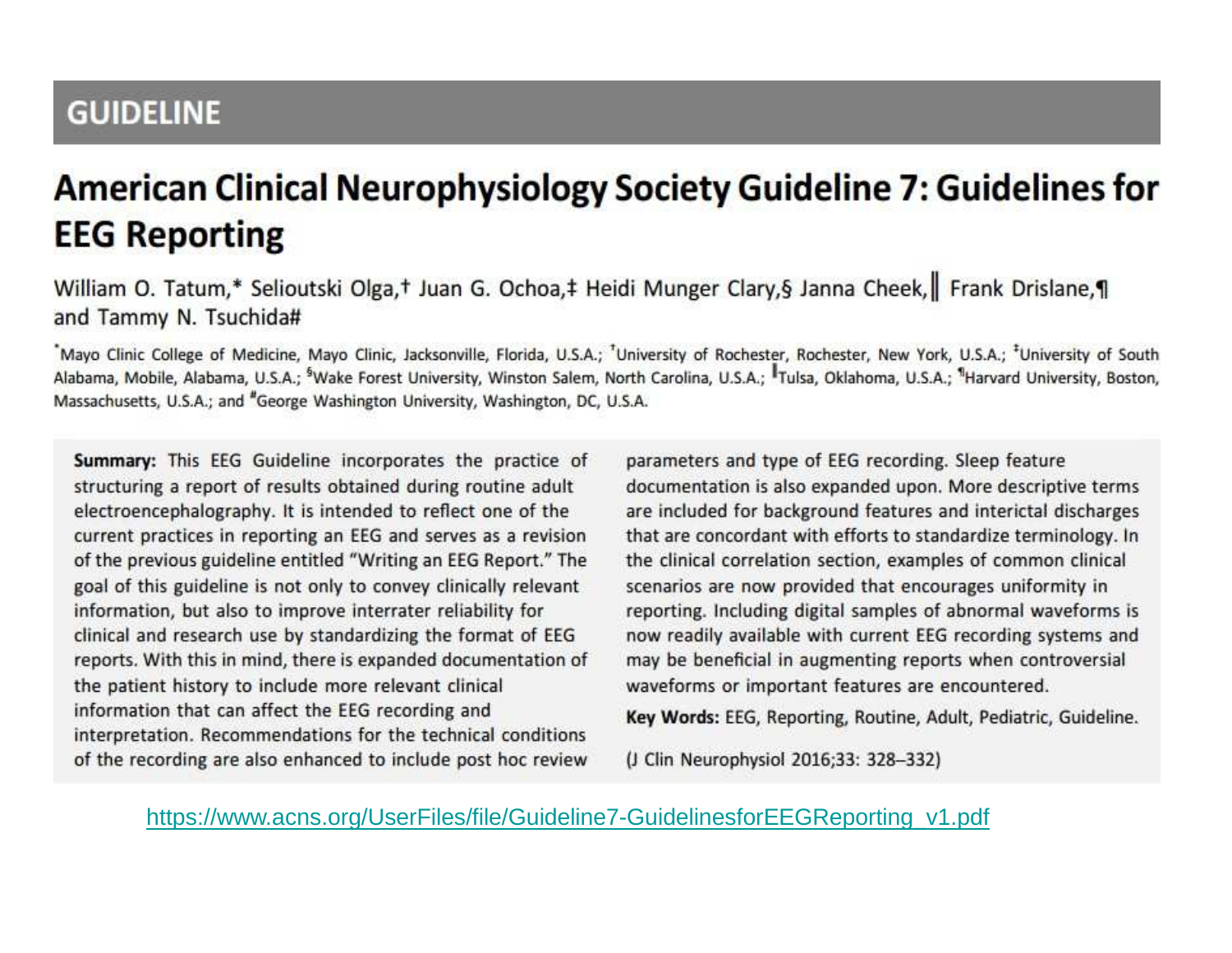## **Assessment at Station1**

- **Examiner 1**
- Raviaw tha **Review the EEG recording with candidate and:**
	- -**» Assess the technical quality of EEG record**
	- » Ask candidate to demonstrate FFG tinding **» Ask candidate to demonstrate EEG findings and main abnormality/ies**
	- Accaccac rand **Assesses candidate's competency in EEG reading, including using sensitivity, filters, montages to localize / lateralize EEG abnormality/ies and other findings**
- **Examiner 2**
- Marke tha F **Marks the EEG report prepared by the candidate**
	- -**» Assesses the quality of EEG reporting**

### **• Both Examiners**

  **Check whether the reported EEG abnormalities correspond to the actual EEG findings**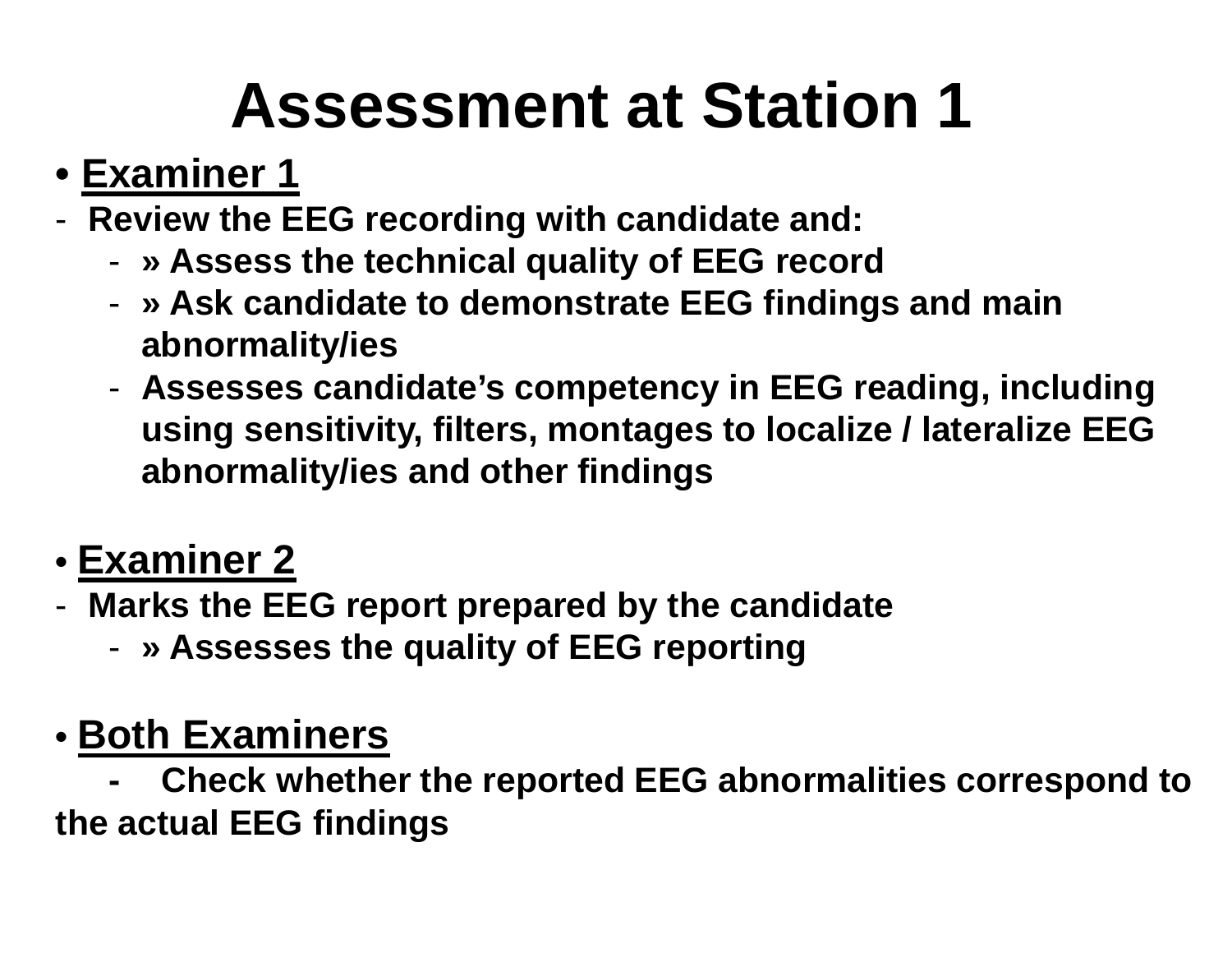# **Station <sup>2</sup>**

- **• Candidate will be given short segments (10 or more seconds) of 20 EEG samples supplied by the Board**
- **Candidate is required to identify various patterns, their localization / polarity and clinical significance**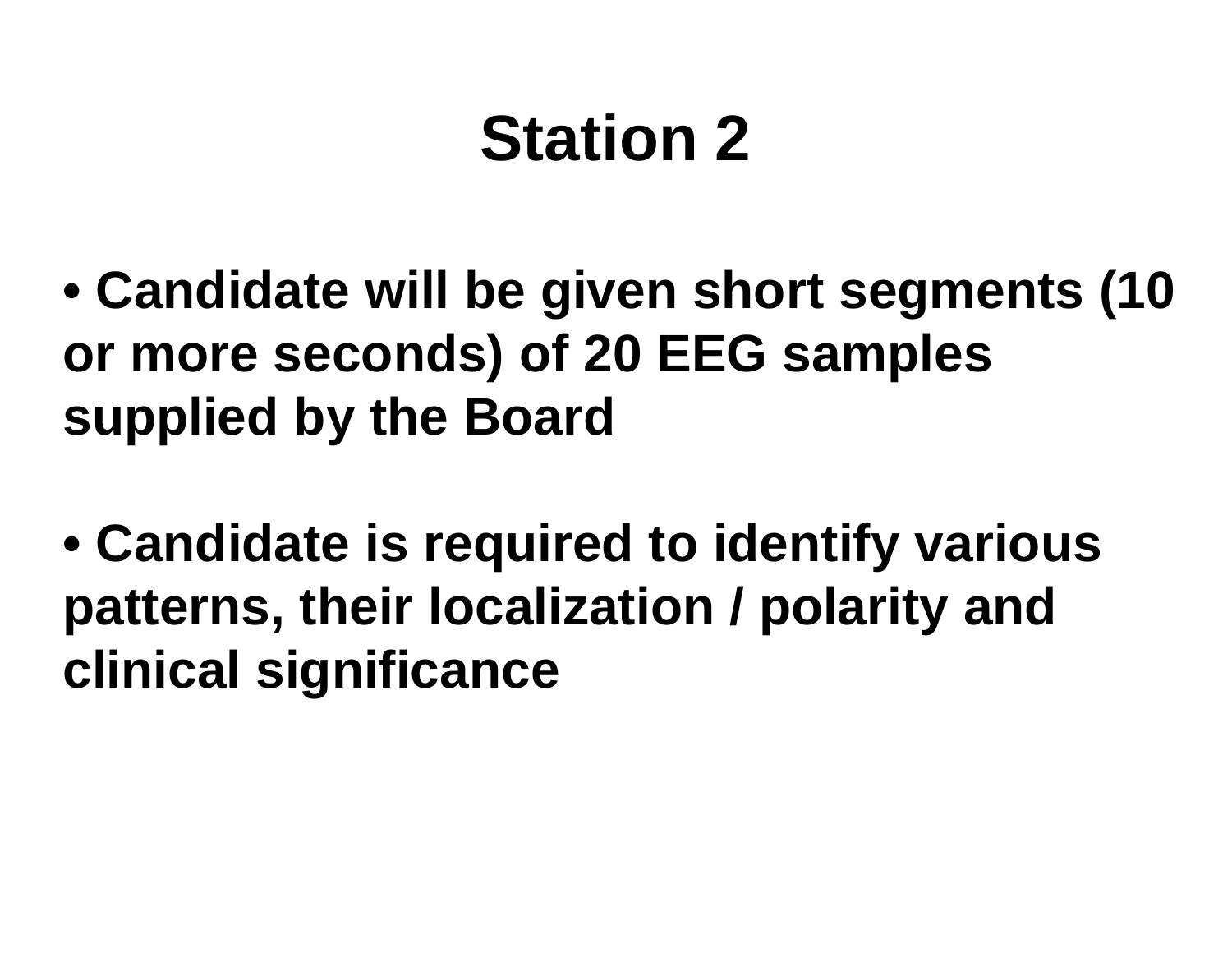## **Pattern Recognition**

#### **• Normal EEG in Adult & Elderly**

 - Normal awake and normal sleep patterns including alpha, beta, theta, delta waves, mu, lambda waves, POSTs, Vertex sharp transients, spindles, K complex

- Normal responses to hyperventilation and photic stimulation

- Changes in EEG in the elderly

#### **• Normal EEG in Infants and Children**

 - Normal patterns of various ages from neonates up to adolescents

#### **• Normal Variants & Uncommon Patterns of Doubtful Significance**

- Small sharp spike / benign epileptiform transients of sleep
- -Wicket spikes
- -Psychomotor variants
- -14&6 positive spikes
- -Breech rhythm
- Sub-clinical rhythmic EEG discharges in adults (SREDA)
- Alpha variants
- -Phantom spike-waves patterns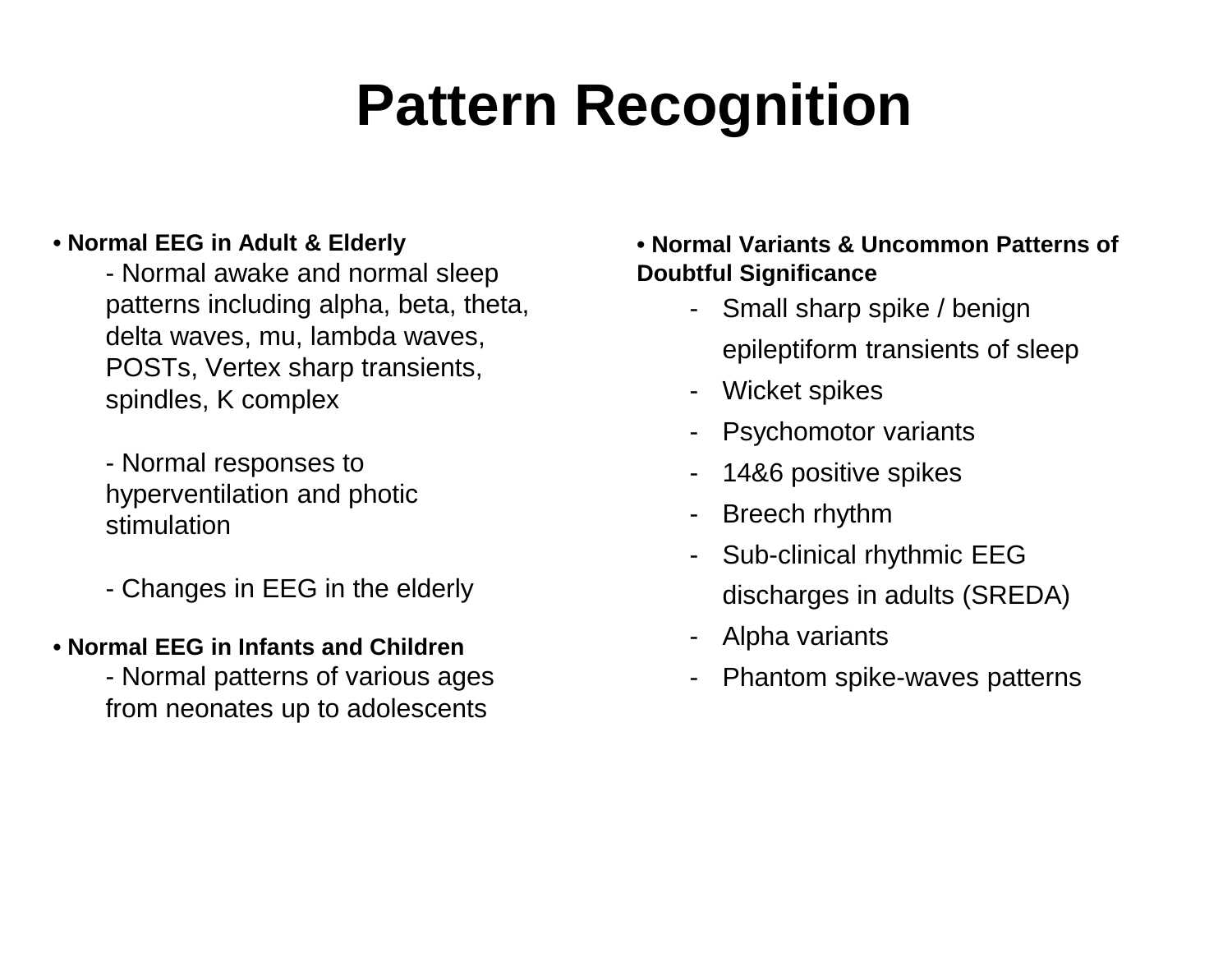## **Pattern Recognition**

#### •**Epileptiform Patterns**

- Types & recognition of various inter-ictal •epileptiform patterns e.g. sharp waves, spikes, polyspikes, 3Hz spike & wave complexes, 4-6 Hz spike & wave complexes, slow spike & wave complexes, photo-paroxysmal responses, hypsarrhythmia, PLEDS
- •Ictal patterns
- $\bullet$ How to differentiate interictal from ictal patterns
- • EEG patterns in specific epilepsy syndrome such as focal (e.g. Benign Rolandic Epilepsy, Benign Epilepsy of Childhood with Occipital Paroxysms) and generalized (West Syndrome, Lennox Gastaut Syndrome, Absence Epilepsy, Juvenile Myoclonic Epilepsy, etc) epilepsy syndromes
- •EEG in status epilepticus
- • **Non-Epileptiform and Periodic Patterns**
	- •Slow waves
	- Triphasic waves•
	- Generalized periodic complexes/patterns•
	- Periodic lateralized epileptiform discharges •(PLEDs/LPDs)
	- Coma and stupor
- • **Artefacts**
	- AII physiological and non-physiological •artefacts including artefacts caused by e.g. chewing, sweating, eye movements, ECG, pulse motion, movement of head/body, electrode pops or movements, electrical fields from electrical devices (TV, telephones), respirator-induced movements, intravenous drlps/drip pumps, etc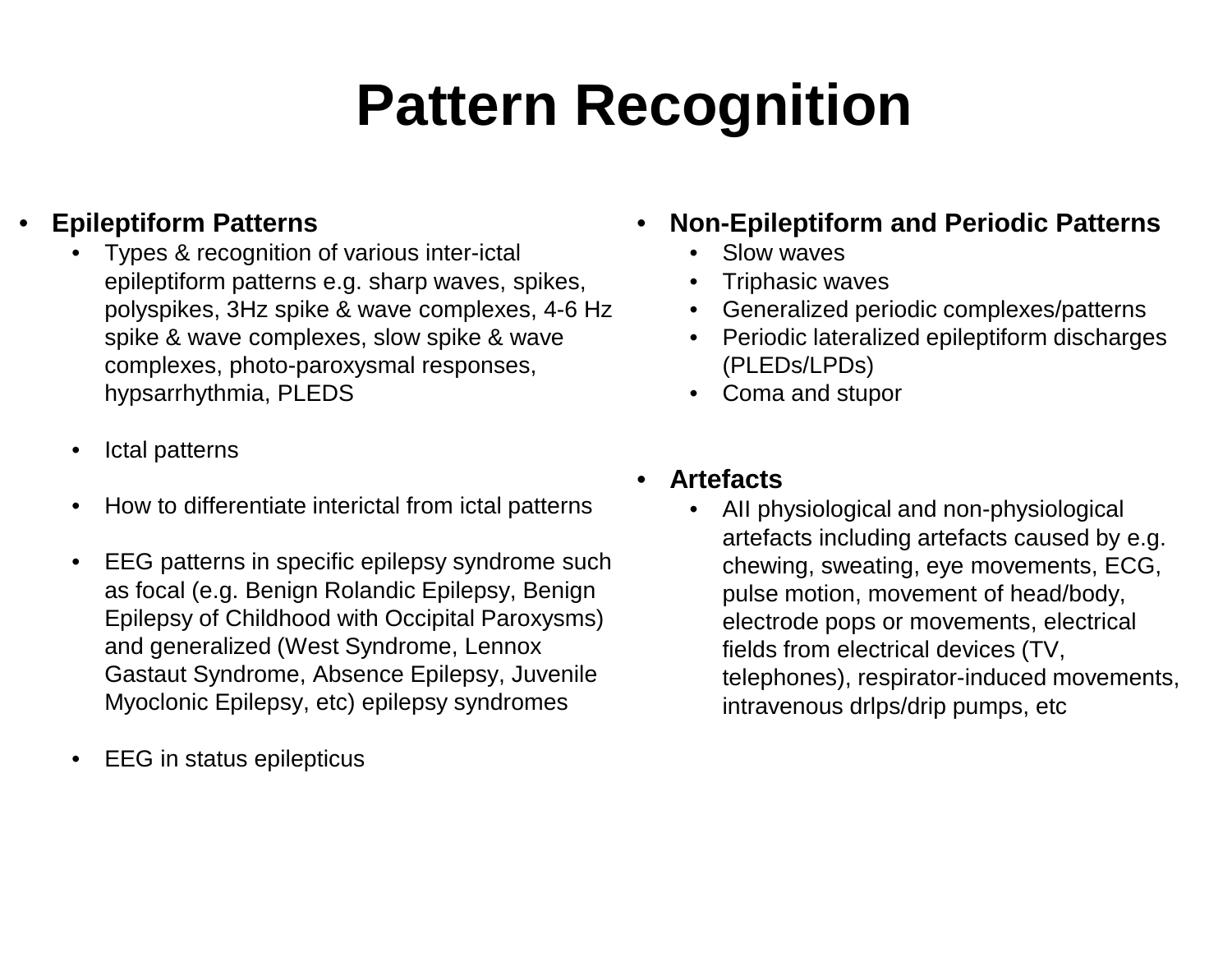## **Assessment at Station2**

### **• Examiners**

 **Examiner 1: lead the assessment for 10 EEGsExaminer 2: lead the assessment for 10 EEGs**

-**Both Examiners independently score all 20 EEGs**

### **• Scoring accounts for:**

- **1. Correct recognition of the pattern**
- **2. Correct localization / lateralization and / or polarity**
- **3. Ability to describe the clinical significance**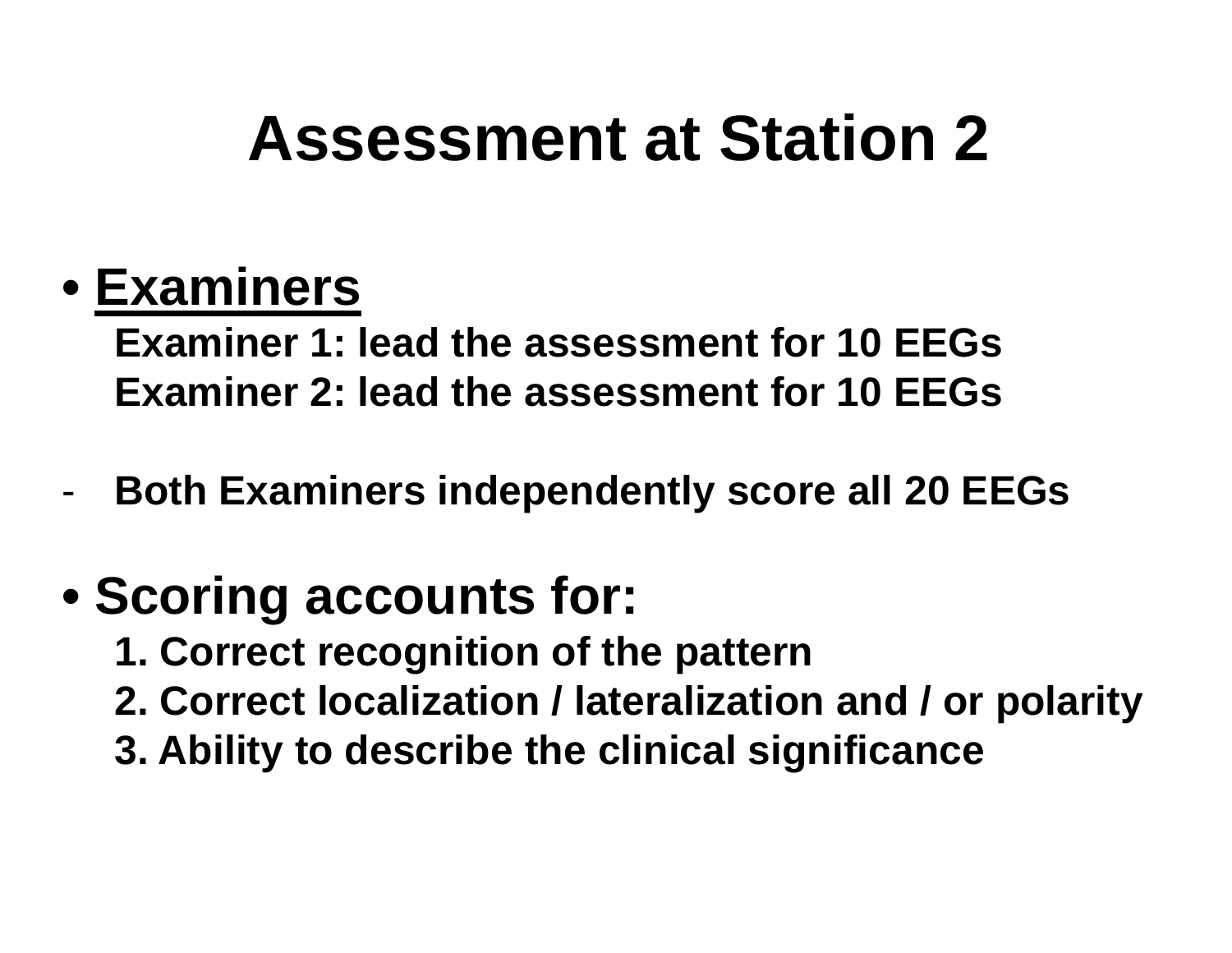## **Passing Part 2**

- **Each candidate must pass BOTH Stations 1 and 2-Passing marks for each station:≥60%**
- **Combined Average mark of both stations must be: ≥ 65%**

**After passing, a Certificate will be issued**